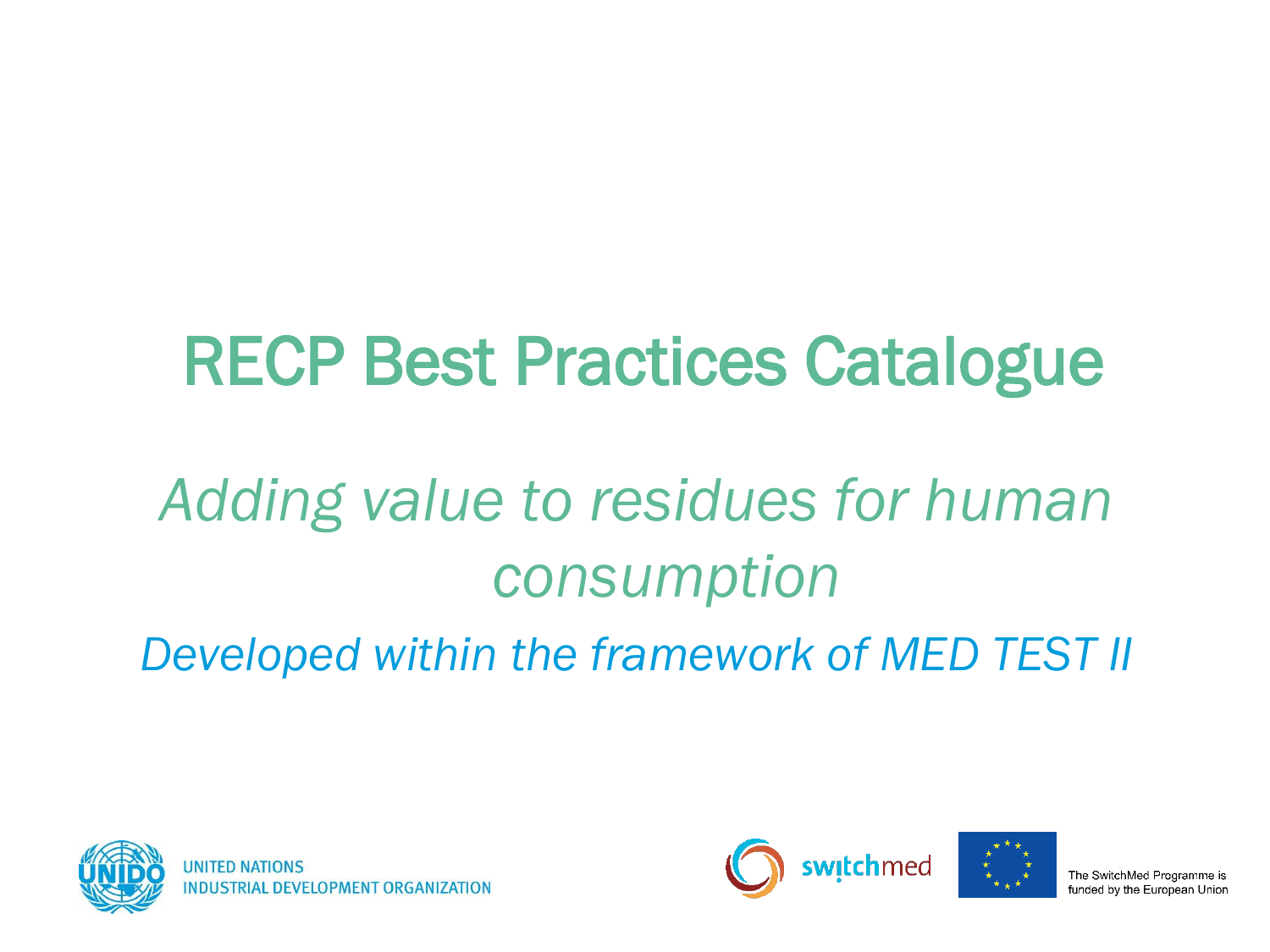| <b>SECTOR</b>        | <b>Food &amp; Beverage</b>                                  |
|----------------------|-------------------------------------------------------------|
| <b>BRANCH</b>        | Processing and preserving of fish, crustaceans and molluscs |
| <b>CATEGORY</b>      | Technology upgrade/Eco-innovation                           |
| <b>APPLICABILITY</b> | <b>Process</b>                                              |
|                      |                                                             |
| <b>COMPANY SIZE</b>  | 40 employees (10 seasonal)                                  |







The SwitchMed Programme is funded by the European Union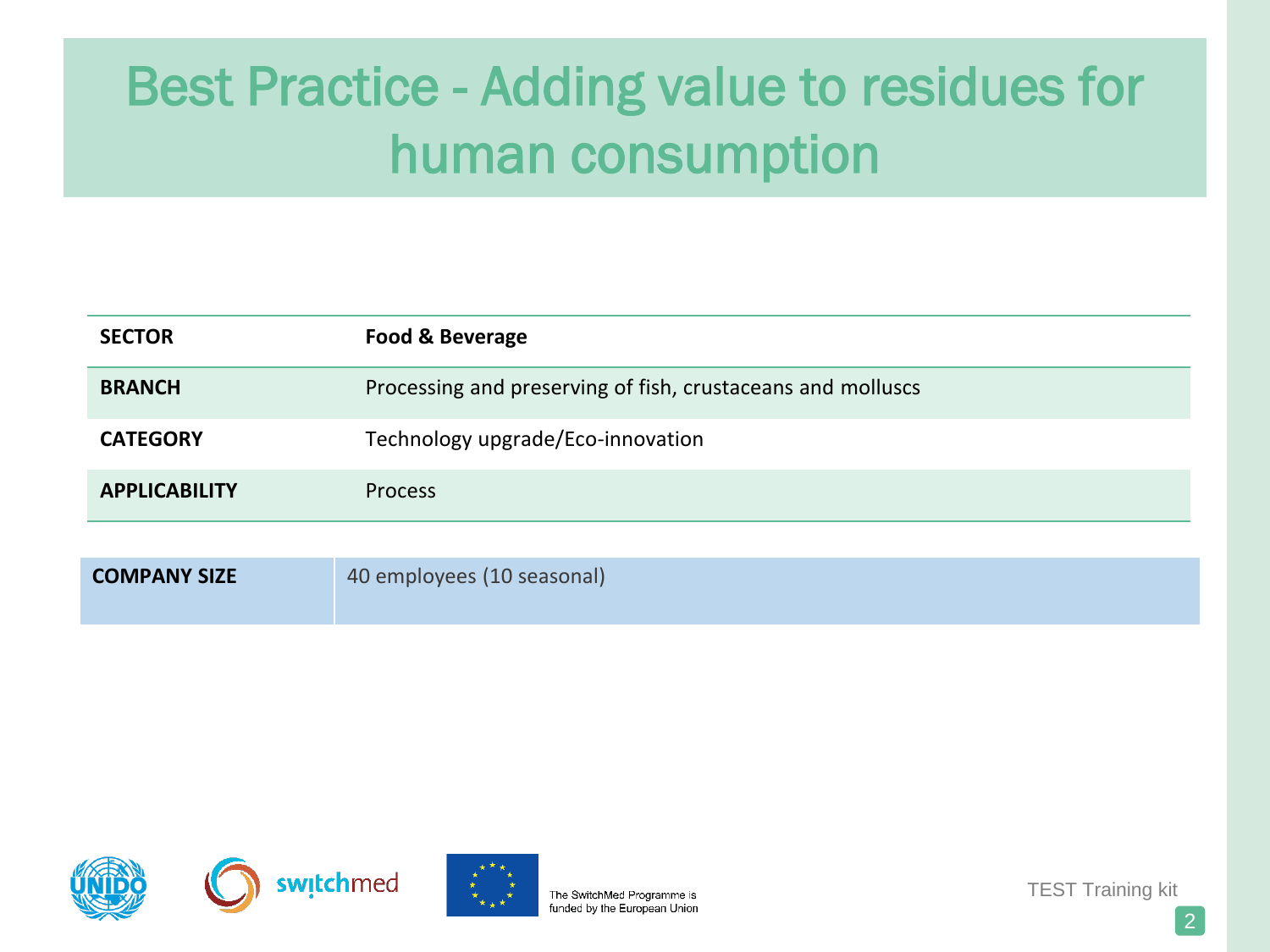### **Description of the**

**Problem (Base Scenario):** The company generates significant quantities of waste annually after the shelling process. Being the main product of the company, shrimp shells generated are estimated at 215 tons/year. This waste is stored in a cold room and then transported to a garbage dump on behalf of the company.

#### **Description of the Solution** The project of adding value to the residues for human consumption makes it possible to transform the shells of the shrimps generated after shelling into bisques intended for human consumption. This results in a reduction of 215 tons of waste per year.







The SwitchMed Programme is funded by the European Union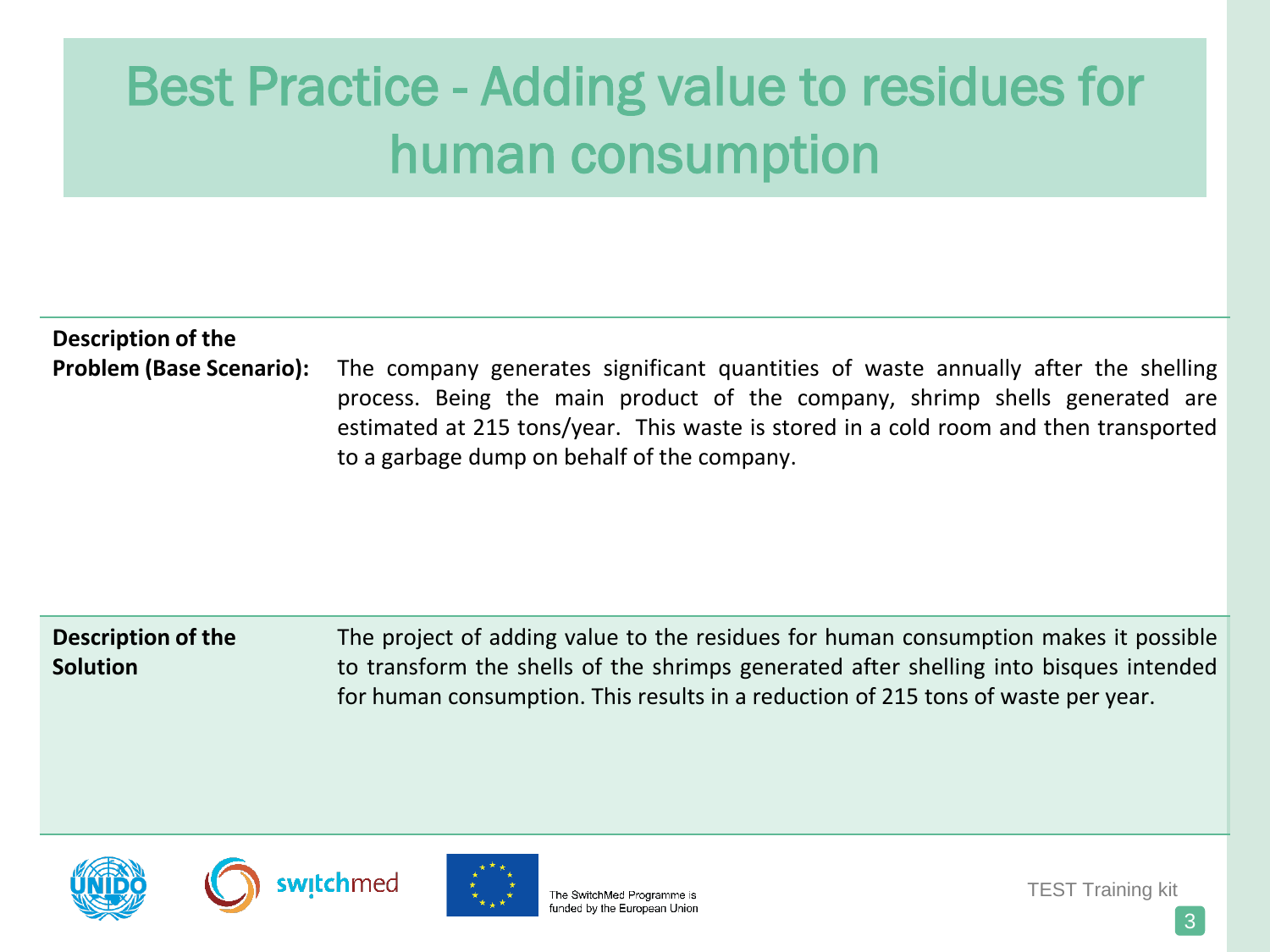| <b>Economic Gains</b>            | Economic gains: € 26,250                                                 |
|----------------------------------|--------------------------------------------------------------------------|
| <b>Environmental Gains</b>       | Waste reduction: 215 tons/year (70%)<br>BOD reduction: > 1,000 tons/year |
| <b>Quality and Safety Impact</b> |                                                                          |